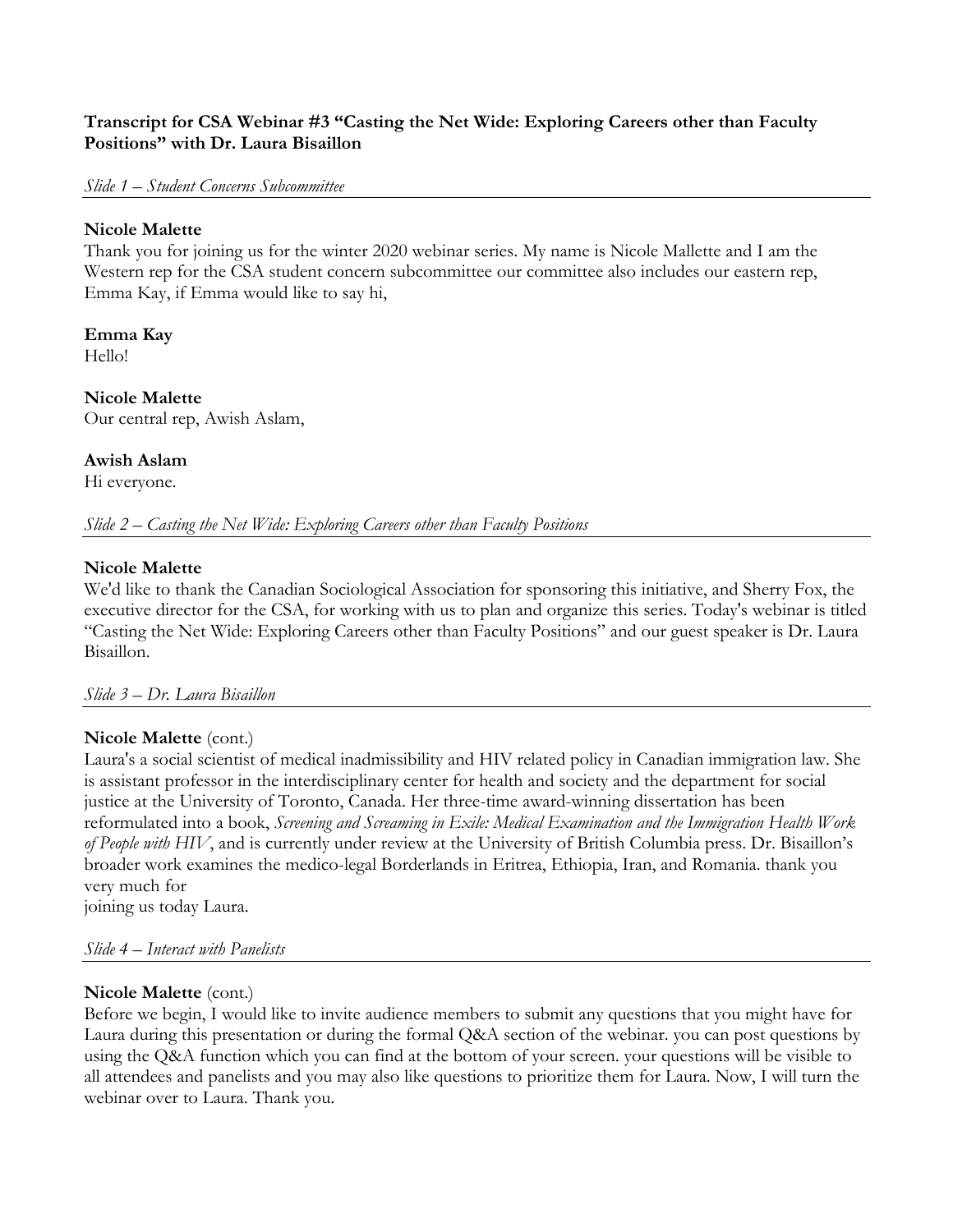## **Laura Bisaillon**

Thank You, Nicole, and thank you to Awish, Emma, and Sherry, four women with whom I've been coordinating with in this last week to prepare to give this webinar for you this afternoon. So, thanks for this opportunity and it is my pleasure because as a bachelors, masters and a PhD student at all three levels I participated in sessions like this. I benefited from them and I benefited from a lot of good mentoring over the years so it's you know my pleasure to sort of reciprocate and make connections with young students, younger than me, students and budding sociologists, thanks again for this opportunity.

So, this afternoon what I've planned for us is a webinar in five parts, and six if you include the last part which is, for me, the most exciting because what we don't want to do when we give a presentation or webinar is simply to listen to ourselves talk so that last part is geared to have a dialogue with the participants today. Awish circulated in advance some questions, pressing questions, that are on people's minds and those are listed in the last slide, so I look forward to discussing and interacting with you around the questions and comments you have.

## *Slide 6 – Polling our Audience*

## **Laura Bisaillon** (cont.)

Firstly, I prepared three questions here, so this is an interaction, polling you. If you could begin to answer the first question: what is your current student status? To give me and others an opportunity to see who is on the line. Are you an undergrad, grad, postdoc, other? Second, how

would you describe yourself: are you a positivist, post-positive sociologist (otherwise known as qualitative or quantitative sociologist)? And, what experience do you have in research today?

I see the results, there are a majority PhD, there are four PhDs and one MA. In terms of who you are, qualitative or post-positivist sociologists in-training and all of you have experience in research and some, two out of the five, in teaching. Terrific, that gives me a great idea as to who you are and so let's begin!

## *Slide 7 – What does the everyday work of a university professor in Canada look and feel?*

## **Laura Bisaillon** (cont.)

Okay, so what does the everyday world of work look like for a university professor in the Canadian context? What does that look and feel like? I thought I would begin by responding to this by disclosing the fact that I came to a faculty position as a second career, or it was a career shift for me, I went back to school in my 30s and completed a PhD at the University of Ottawa. A faculty position was a new career option for me. I actually didn't know of such a thing before that time so I suppose I'm what you would call a non-traditional academic or at least I wasn't that person who went from one degree to the other. I did a bachelor's in Political Studies at Bishops University, I studied for a year in France during that time, I then went on after a year's break to get a Master's in urban planning at McGill after which time I practiced for 10 years and I was practicing in the area of Community Planning and I ended up practicing as a social worker or community support worker in Quebec and elsewhere and that latter work experience was what led me to go back to school and get a PhD. The degree program was called it's an interdisciplinary PhD and my PhD project dissertation contributed to new knowledge in the sociology of organizations, study of professions, and health and illness. So, I thought it would be useful to talk to you about what it looks like from the perspective of a professor to work in the university.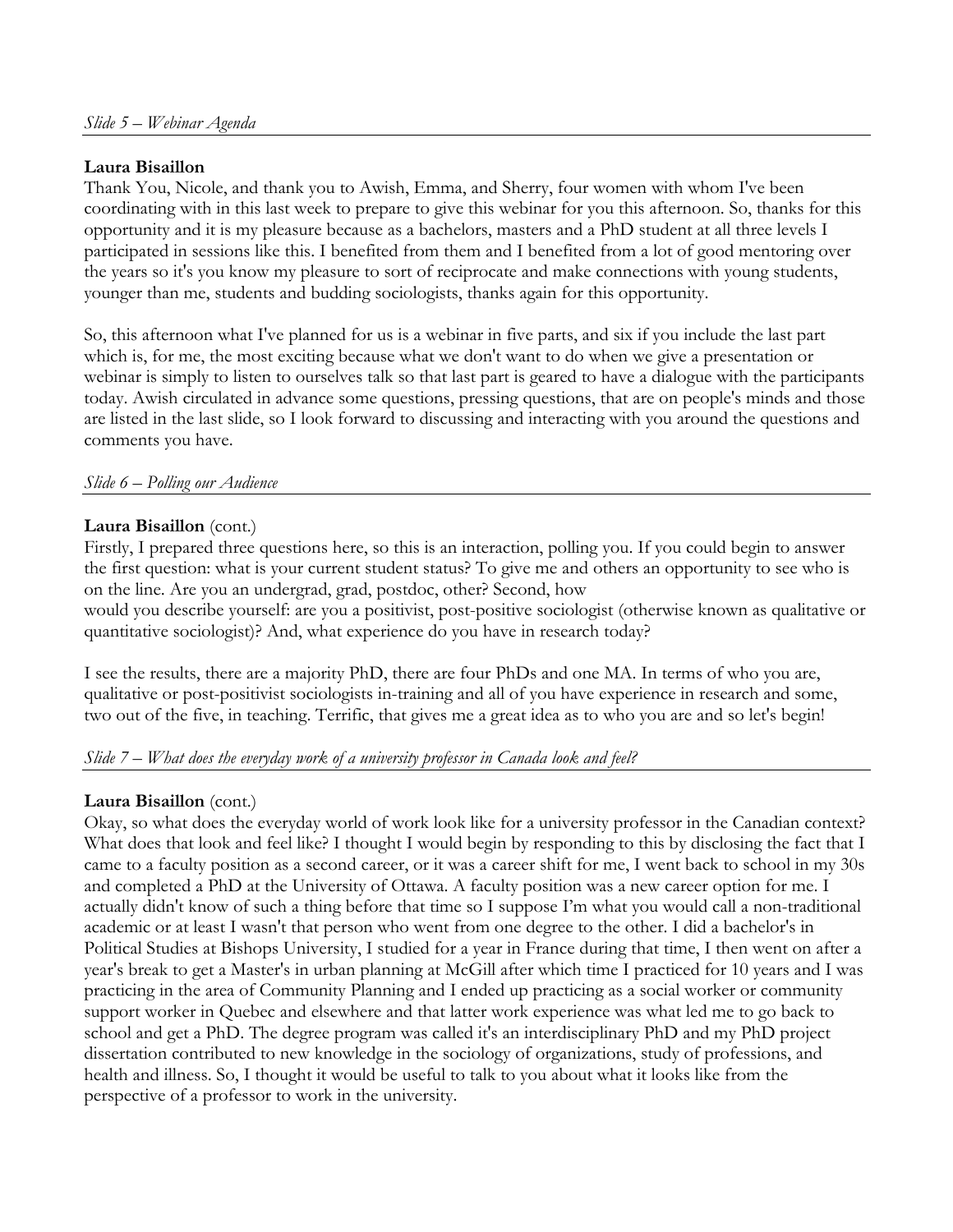So, first of all, I think it's useful to think of the university milieu with concerns about small "p" and capital "P" politics and let me explain what I mean by this. So when we're entering the university milieu I mean what we can do as sociologists among the best tools that we have are our tools of analysis, our sociologist's toolkit, deploying the skills that were taught as daily practices of observing, talking to people, listening to people, a professional hazard that we have as sociologists is that we're constantly making the familiar strange. We're connecting the dots as Charles Mills teaches us to do, we're making links between what we experience, the cultural context in which we're working, the historical context, the sort of policy and structure of relations, and also the geography—we know that place matters and your subcommittee is reflective of that, you know that Halifax is not Vancouver, is not London, is not Toronto, is not Charlottetown, so where you're working as a university professor really does matter and we can talk about how and why, and I can explain a bit more my claim in our Q&A.

So, what is really helpful when we work as a university professor, what I found really helpful is to turn our skills of sociology, and in particular I practice institutional ethnography from Dorothy Smith and George Smith's work, and I've practiced, since I started at the U of T in 2013, to turn my skills of ethnography and institutional ethnography to the institutional milieu that I'm working in to understand or try to see the written and unwritten rules. In medical sciences or in medical training they talk about it the hidden curriculum and I put two references at the bottom of the screen here a piece that I wrote with medical sociologist Joan Eakin a couple of years ago when I was new at the U of T and coming to grips with the fact that there are both written rules and unwritten rules. Both of these play a part in shaping what our workplace and therefore what our work-life looks and feels like.

The last two bullet points here about being hired and getting acclimatized or used to being a faculty member in the institutional contexts in which we find ourselves. First of all, there is a legal, a statutory, and a policy context that organizes higher education and universities in particular ways. There are labor relations that organize, support, and govern our workplaces. These structural considerations really matter and what I mean by this is whether there is a union or a faculty association. Those things are not the same and there are differences between a faculty association and a union when it comes to bargaining power and, while both have a collective agreement, they function a bit differently. So, why think about these structural concerns? In some universities, the union or faculty association dictates whether you can negotiate a salary, you can't in the unionized environment of York University in Toronto, for example. in the milieu I entered into, you can negotiate your salary and I did, based on advice from a colleague at McGill where I did a postdoc. In Canada in a non-unionized environment there is opportunity to negotiate a salary, so that's something to keep in mind. When we're being hired you know how much emphasis does the institution place on issues of equity and equity categories? I applied to Glendon University at York and was interviewed and shortlisted before getting this job at the U of T. Glendon paid a lot of attention to equity, I was a woman among other types of categories that I occupy or positions that I occupy and I was asked to talk about this, this didn't happen in the same way at the U of T. Is the institution you're entering a research or teaching intensive university? The U of T is a research institution and places a lot of emphasis on that and is less teaching intensive than a small University such as Acadia in Nova Scotia which is what's called a teaching intensive university. The size and the character of the university matters in terms of what you'll actually be doing.

Lastly, getting acclimatized and knowing what your roles and responsibilities are. Again, this relates to whether the institution itself is research or teaching intensive. There are also more and more research streams in which we can be hired and teaching streams. A research stream, and that's the stream I'm in, has an allotment set or the ratio of 40-40-20 that relates to the workload: forty percent of my time is to be spent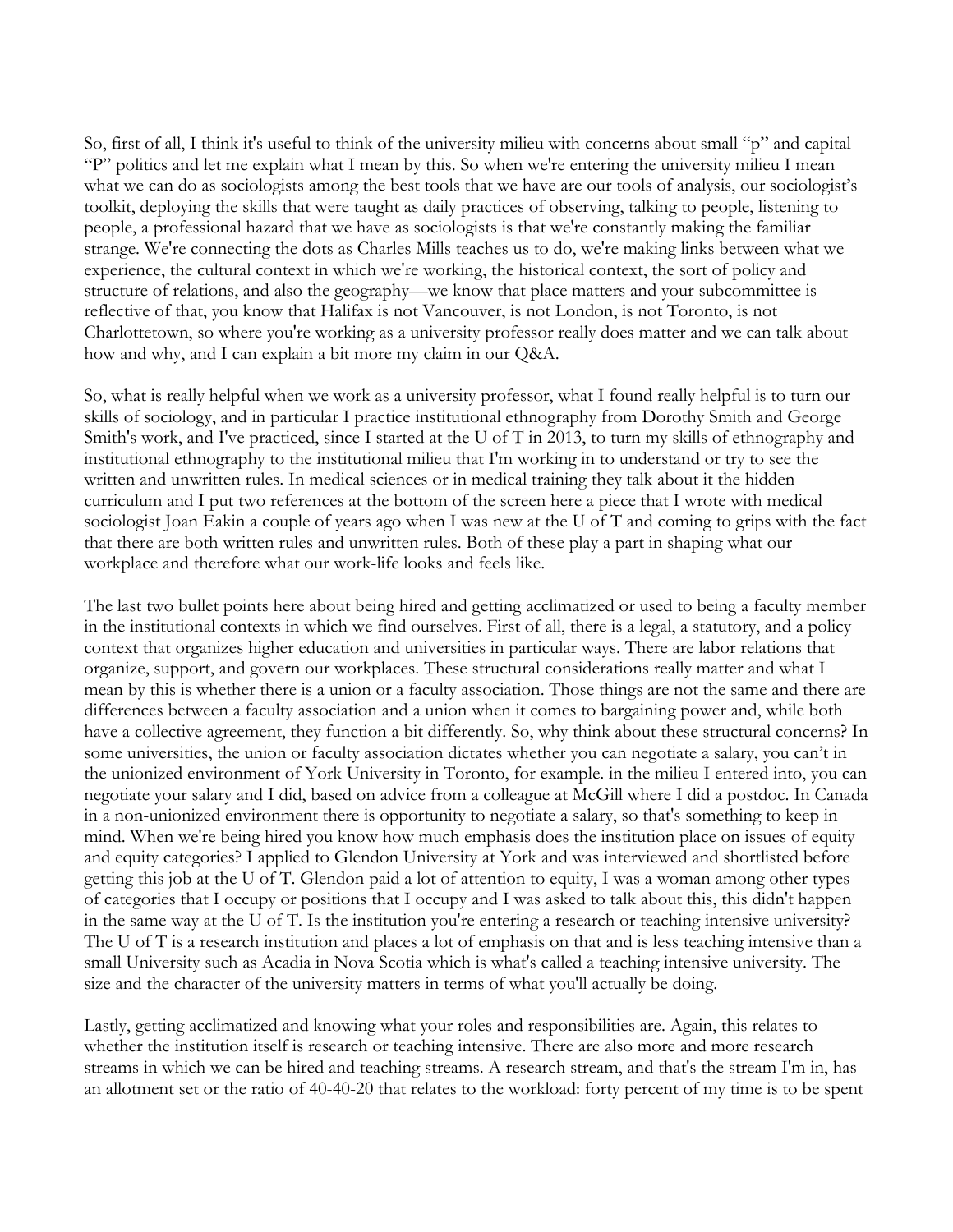on research; forty on teaching; and twenty on service. We can talk a bit about more about what this looks like in practice later on.

Let me tell you what Alison Mountz's piece is all about, she's a feminist geographer and her publication is the second link that you see at the bottom of the screen. Her "Women on the Edge" piece came out in *The Canadian Geographer* is a must read for anyone contemplating entering academia and particularly so for women. It deals with women and gender issues, whether they be staff, faculty, or students.

# *Slide 8 – How might I work in Academia in a position other than faculty?*

# **Laura Bisaillon** (cont.)

Let's go on to point number two: how might you work in academia in a position other than a faculty position? The organizing thought here is: let's remember that the university is a public space, a public-facing space, and it's actually a physical place. What can we imagine doing at a university as a public place but also a physical space other than being faculty (research faculty or teaching faculty)? I brainstormed here and I thought of the different places that I've studied and all of the people that I've met because, don't forget, I came late to a faculty position. So, I wasn't necessarily interacting with faculty. This gave me this sociologist's insight into who's the like the heart and the lungs of our institutions. The heart and the reason for being there are the students, but the lungs are admins and support workers, all those people who work either as employees to the institution or contractors. You can think of maintenance of buildings and grounds including everything from plumbers to architects.

The second link that I've put here, "A day in the life…" is a fascinating article that was put out in University Affairs which is a magazine that I highly recommend you read, it comes out every two months in canvas and has great advice for students at your stage as well as anyone else involved in the university system. This is a day in the life of people who literally cool and heat the buildings in which we circulate.

Services, of course—there are cafeterias, although more and more private industry, like Tim Hortons, is taking up a lot of space on the universities. There's food services, security personnel, and then you can think of all the professions and trades that go into making our universities, colleges, and CEGEPs the dynamic places that they are, or should be or carry the promise of being. You can also think of librarians, who actually are data scientists now. They are in the category of labor relations alongside faculty and although they have a different Union, they are more and more playing the role of researchers. I've collaborated in research related ways with two librarians at the campus at Scarborough where I do my teaching.

You can also think of graphic artists who do all the visuals, these are professional people whose labor is tied to and whose salary comes from all of the other parts of the university or the campuses that are key to us learning, teaching, and being scholars and intellectuals there. I thought I would also say, in relation to all of many of the professions and trades or the full-time employees of the universities, they often benefit them from tuition waivers for themselves or their offspring though that also depends on the institution.

The first link on this second slide is to point you to an oral history archive of interviews that were taken a couple of years ago at my camp. The link leads you to the page in which all sorts of administrative people and all the categories of different employees that you see here are interviewed. That should give you a full picture of who is working at the University in positions other than faculty.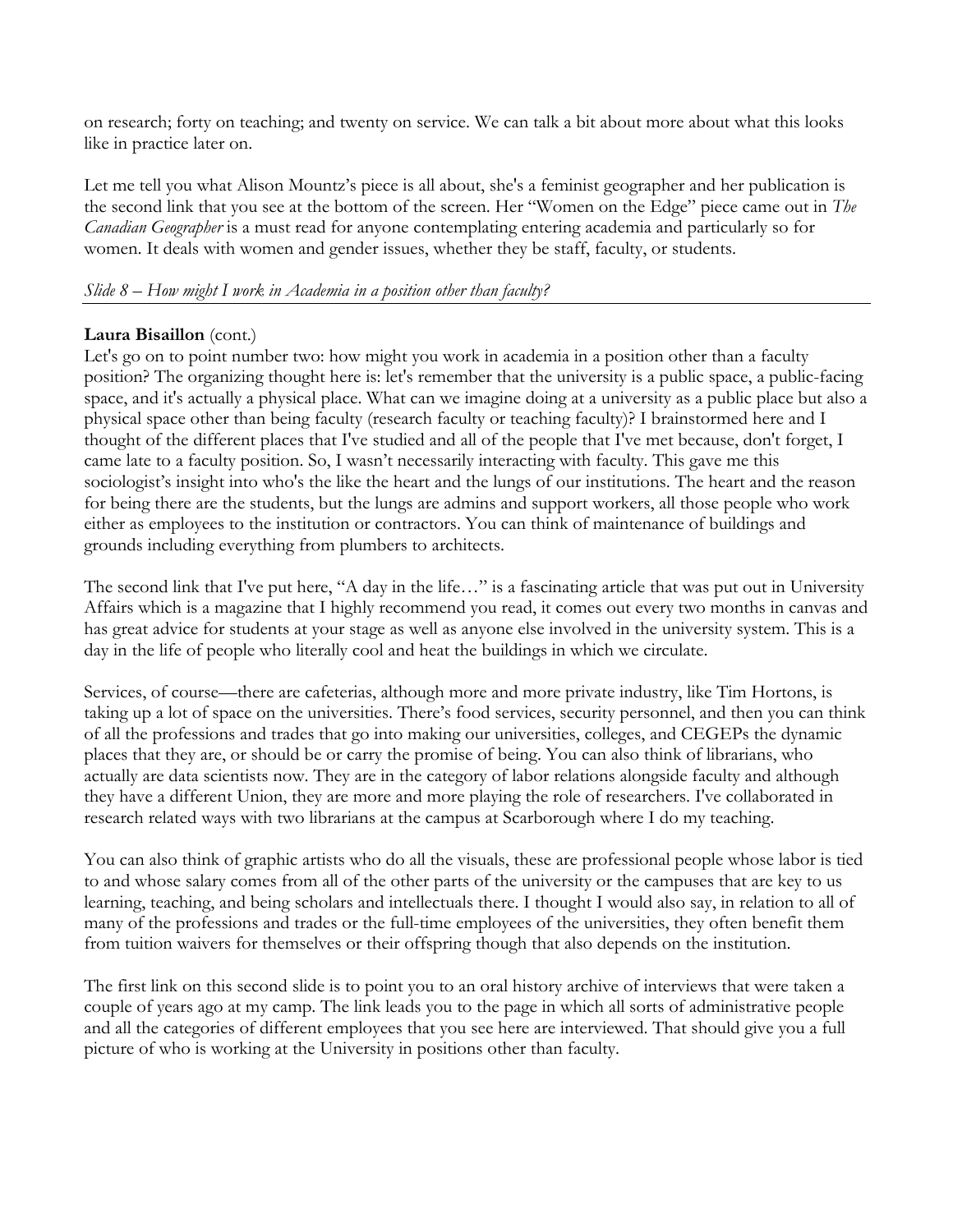# **Laura Bisaillon** (cont.)

Let's go on to slide number three: how might you hook what you do, in terms of your paid work, into the academic labor force? So here I hope you will find that my ideas are exciting and interesting. Let's brainstorm about what you might do to put your skills of sociology to us, putting your social analysis skills and your intellectual skills into play in ways that are different than faculty but that supports students, supports faculty, and supports the university. I think they speak for themselves, there's translation work to do and there's interpretation work to do. Translation is changing the written text from one language to another and vice versa, interpretation is when we orally interpret from one language to the other, and these are professions, you can do them casually and you can also go on and get a second degree. There's also massive amounts of editorial work as you might imagine, editing both for substance and copy-editing. Faculty and graduate students are always needing help in these ways. There's also transcription, I didn't put that on here, but we can hire a transcriber for our interviews or observations. The publishing industry is another, working at a place like UBC press, or Wilfred Laurier Press, or Fernwood. I thought it would be important to mention I do know people with Master's, PhD degrees, and post-doc experience who are doing all of these types of work.

The idea is to think of yourself as a either a contractor, a businessperson, or an entrepreneur. I've put three links here to people, all of whom are women, San Patten is in Nova Scotia, Mina and Jennifer are in Toronto. San has an MSc, she teaches at Mount Allison, Mina teaches as a contractor, and Jennifer graduated with a PhD and had her heart set of the faculty position and that didn't materialize. They are working in alliance with the University and College system but they're working differently, they're putting their skills to use in those three ways. Let me just close this slide by saying that if you speak more than one language that is a real asset and so that can come into play in all of these different places in which to work. The federal and provincial governments also have programs for training men and women, as well as additional training for women to get into the private sector. These three women can give you some insight into how you can pitch yourself and your skills differently.

## *Slide 10 – What are effective strategies for finding work, inside and outside the academy?*

## **Laura Bisaillon** (cont.)

Let me come to the fourth slide here: what are effective strategies for finding work, inside and outside the academy? Instead of referring you to job boards, databases, and different sorts of resources, what I want to do here is to give you some ideas rather outside-of-the-box. Think of yourself, what you can do, and what you can offer. Think of this in terms of small "s" and capital "S" social. What I mean by that is the personal skills, but also the 'you' as situated within a society.

Let me make these five comments: first, is about the embodied nature of work. We all live in a body, we're first a person before we're a professor, a student, a mother, a wife, etc. My biggest advice would be to say to imagine yourself at 40—you're in your 20s now, I presume—what do you want your body to be doing? Do you want to work in a lab? Do you want to work under water? Do you want to work in Mongolia? Do you want to work in Glace Bay? Cape Breton? Do you want to work on Vancouver Island? Where do you want to work? What do you want to be doing? That is a great benchmark to work back from.

Think about patterns, historical patterns, and really always socialize and historicize questions about searching for work. We know, from how capitalism is, that there are always boom-and-bust periods, we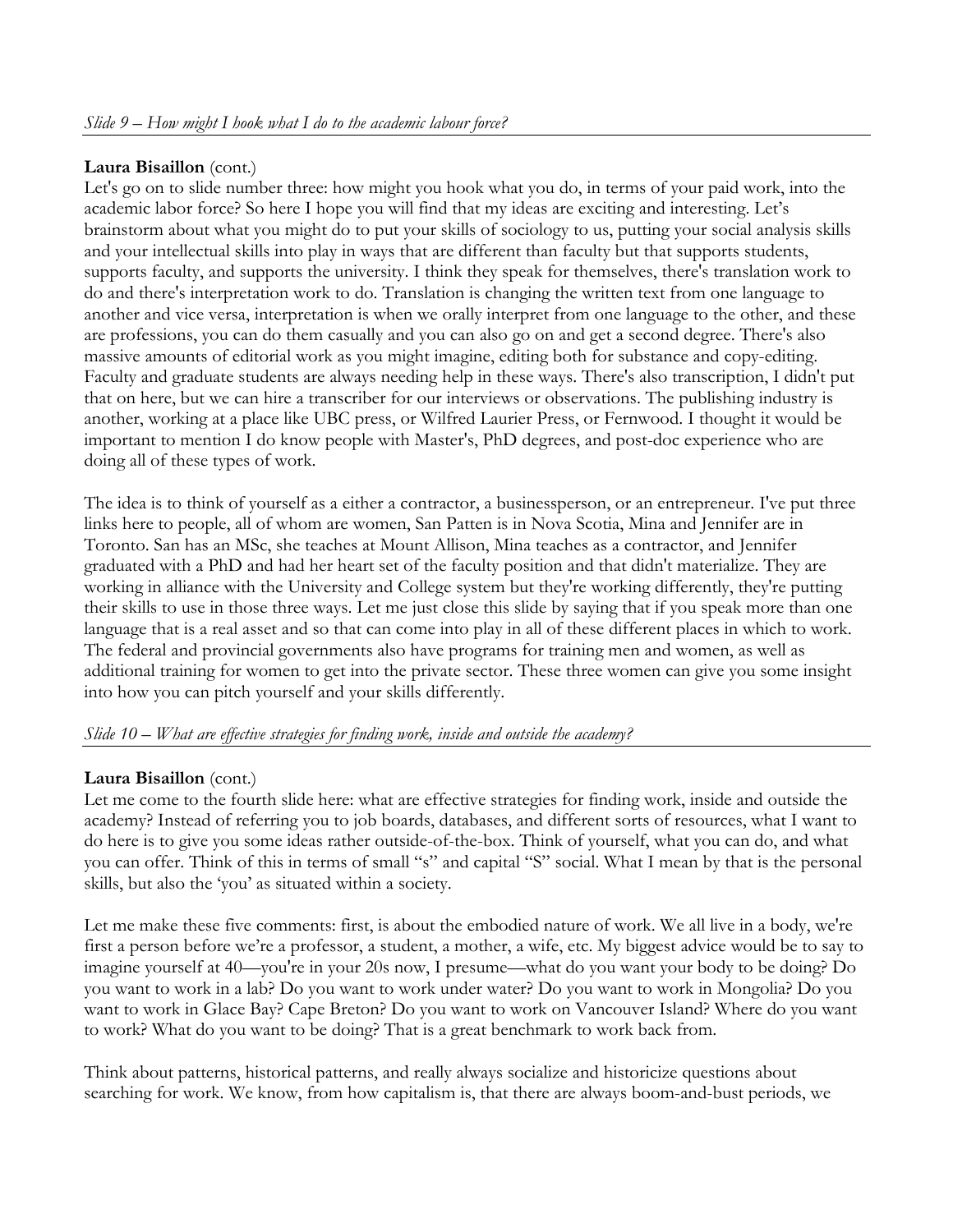know that there are always people who will be unemployed, contractual, full-time, etc. these are cyclical. We do know that since the 1980s that the trend toward precarious temporary work has intensified, our universities have become places of admin and audits to their peril and to our peril (the workers and students within them). However, those are patterned right and as sociologists we can think 'what can I do,' 'how can I think historically,' and 'how can I put that to use?'

Three is about focus. I do think that social media and our practices have done us a disservice or perhaps even been the death of us. We are too distracted collectively. Multitasking isn't good for us, it's not good for our bodies, our minds, or our morale, and so there is a 'busyness' that we need to talk back to and we really need to think about how we use our time and we need to be careful not to become overloaded by information. Information isn't the same thing as thinking, as analyzing, as knowledge.

The fourth point is: seek to inspire and seek to be inspired. I've been inspired by tremendous women, in particular, who have been particularly generous in universities since I began in this faculty position. So, take the opportunity to give and take. Lastly, keep in mind that work, future work, and current work are a means to an end and not an end in itself. Here I am referring to this idea of the Protestant work ethic and working until you drop, which is particularly intense in the Toronto—do challenge this idea that you should always be working.

On this slide there are three terrific sources. First is an article that colleagues and I from six different countries have in-press in feminist studies and I put it here not to be immodest but rather to keep that [the idea of doing academia differently] in mind and that we need to do things differently, practice differently, when we're doing academic work and when we're working in whatever way within the academy at this point in time. The second link is Turner's recent set of essays on silence and the value of silence and being still and observing which is something we do very well as sociologists—talking to people and listening and being circumspect. The last is a book that I'm reviewing currently for Sociology of Health and Illness, *The Work Cure*. It is totally mind-blowing, and I really recommend reading it. It questions this fascination and fixation we have on work.

## *Slide 11 – What is the relevance and value of working to personal strengths?*

# **Laura Bisaillon** (cont.)

Alright, rapidly coming to the end, let me go to the last slide here. This idea of strength-based pedagogy and working to our strengths is something that has really changed my outlook to life in the university, life as a researcher, life as an educator, in all ways. Its effect has really been dramatic actually, it's simply what we would call an ontological shift in opportunity that this type of reconfiguration of my own thinking and practicing has stimulated.

So, let me just say, as the sort of guide to orienting to this particular slide, is to really encourage you to identify what you're good at and work towards that. We all have strengths, we live at a moment in time that is rather chaotic, unfortunately to the right, where we often find ourselves working from a deficit or an extractive critique way of thinking, seeing, knowing and relating to each other, rather than from a productive or generative frame or lens for orienting. I am suggesting that you park all of that and think about think about yourself as having strengths identify those and to those.

An example from my own practice is that I happen to like to work cooperatively with students and with colleagues. This type of work is not always recognized or valued by the institution, but I persist in working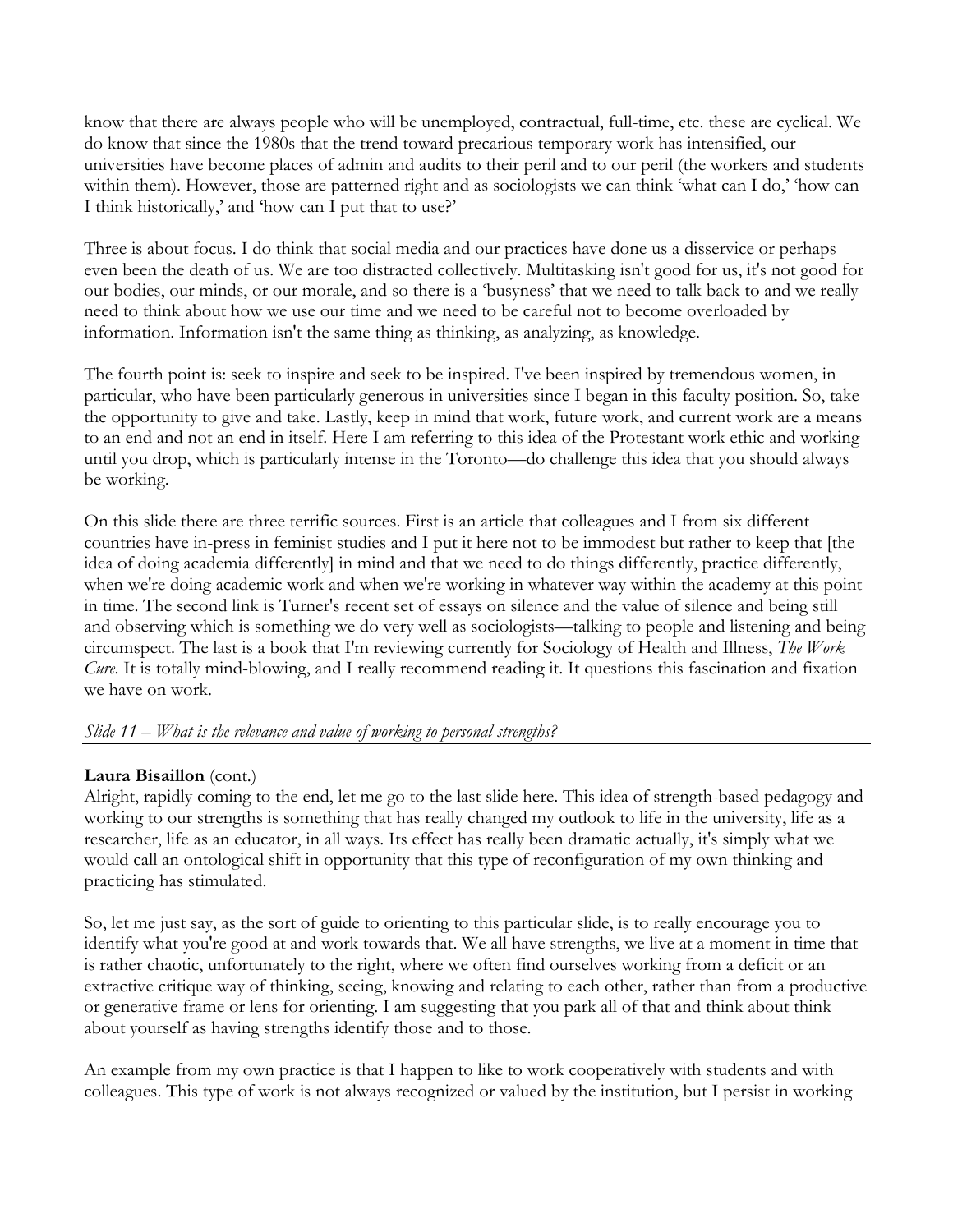collectively because I believe that we do our best work collectively and so I've become good at galvanizing and interesting people to work collectively. I happen to not be a great manager of people and so when I entered this faculty position I needed to learn how to manage TAs, work with RAs, and manage large classrooms as small classrooms. This relates to that second point about taking a reflexive reality check. We can't say we're good at everything because we're not right. We have a lot of strengths, but we also have weaknesses or things that we don't like doing or that we're not good at doing. One thing that I never learned doing my PhD or my postdoc work was how to manage a budget or how to create a budget. That was never part of my training so that is something that I needed to develop skills around.

Again, this idea of mentoring and being mentored—we do our best work collectively, history shows us that. We can be generous and kind, we are humans first and workers second and being a good intellectual and a good scholar is in every way consistent with being a kind and a generous colleague.

So, I'm going to just end with a quote that I happened to find somewhere: "A young professor had just joined Cambridge University faculty and was visiting the senior common room for the time. He was nervous about all the famous and accomplished people he would meet and wanted to fit in and not make an ass of himself. He was greeted and overawed by Sir Arthur Hillercouch who said to him: 'don't try to be clever, everyone here is clever! Instead, try to be a little kind."

The last two sources on this slide are Finn's book, where he challenges us to think with equal doses critically and creatively, and Richard Freishtat's seminar that I referenced earlier, he is a professor and a pedagogue at Berkeley in the United States where you can find more information about strength-based pedagogy.

## *Slide 12 – Expressed student concerns + dialogue-in-the-round*

## **Laura Bisaillon** (cont.)

Without further ado we'll go to the last slide. As I mentioned earlier, Awish, Nicole, and Emma collected questions that you and here are some of the points that I that I developed in answer to the list of questions. Some of the questions you were asking were about the difference between PhD and MA-level study; how much we can speak to what we know, what we've done and how we've contributed when we emerge having a PhD versus an MA; and, is it worth pursuing graduate studies at this point in time? Again, I strongly encourage you to constantly ask questions, make observations, and to orient yourselves in a challenging way to any institutional milieu that you enter. Academia, organizationally, is not so unlike the Armed Forces or the prison system or the immigration system. These are all big bureaucracies and there's a sort of totalizing institutions and we do well when we orient the sociologists with that sort of level of acumen to try to understand what's going on in these places. Sociology skills are key to being a human. Unlike Prime Minister Harper who said 'this is not a time to practice sociology'—we always need to be practicing sociology because these are core human skills that are very much humanistic.

There was a question about being an international student and whether they can get hired at Canadian universities. In Canadian institutions it is in their policy you know infrastructure mandated to prioritize those with PR and citizenship.

Graduate studies are harder, they're more intense, they're more demanding personally and professionally, and so it's a big decision and it's a big decision financially to decide to pursue higher education. If you have other practical questions about networking, how to connect with colleagues, about full-time and part-time work, challenges that accompany starting a family or being family person, how college and university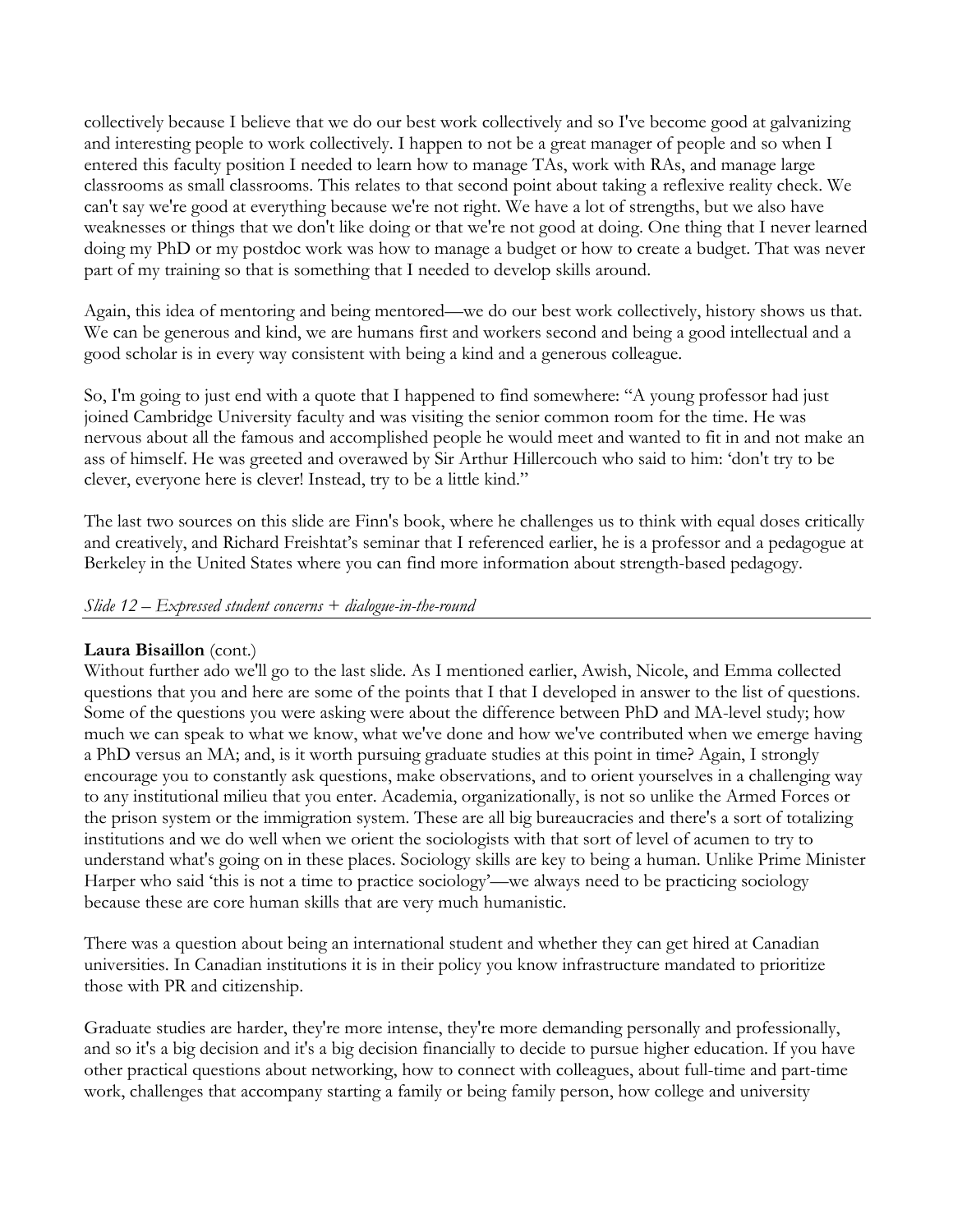teaching compares or researching compares, should I publish in scholarly journals if I'm not planning to go on to university work, I'm here. I've published four pieces in online publication called *The Conversation* which is a great place to publish. It's an evidence-based, or a scholarly-based, online forum supported by a network of our Canadian institutions that helps put evidence-based or research-based pieces out there into the world and, as long as you're affiliated with the university, you can also contribute to The Conversation.

### *Slide 13 – Questions?*

### **Nicole Malette**

Thank you so much Laura for your excellent presentation, we will now turn to the questions period for this presentation. I'll be reading out the questions the audience has submitted through the Q&A function as well as some questions that we have received in advance of the webinar. I'm going to start off with this first question that you guys have posed: what sort of job titles do you look for when searching for jobs outside of academia (e.g. data analyst, research assistant, etc.)? What should we be looking for?

## **Laura Bisaillon**

Again, that comes back to what you want to do. You can imagine that you have several careers—and that's nothing new, actually, the idea that you will have several careers within your lifetime. I mean, that's been my experience. You want to think back to what you actually want to do, if you like data analysis, it makes sense to me that you might try to get into public service, you could work with government, or you could work with community organizations, for example.

If data analysis is what interests you, speak about yourself as a social analyst and emphasize what you would bring to the organization in terms of those skills and what that looks like.

## **Nicole Malette**

Okay, great! Another question that we've received is: how important is networking and having an online presence on websites like LinkedIn, do you find that these help in terms of finding jobs or when you are seeing individuals applying for jobs?

### **Laura Bisaillon**

LinkedIn isn't used by university people, generally. Notice that I have a LinkedIn profile but that I've tailored that for viewers outside of the academic milieu. That's also because I had a prior career and I am open to opportunities for consulting and I do other work in addition to my University work. The sites that are useful for scholars are research.net and academia.edu but these are not without controversy over how much data you want to share, who owns the data, all these sorts of things. Whether these are valuable, good, or bad places to have our data is a polarizing subject.

I have found academia.edu to be helpful. I've had a place there for ten years. I wouldn't say that I use it so much, I did at a time, but it's there. The last thing I'll say is that I have a real fatigue of being online and interacting with the computer. My academic profile is confined and limited to my University of Toronto webpage, so I use the University as the spot to which I refer people.

### **Nicole Malette**

Okay, great! Another one of our participants has asked: does the United States provide more jobs outside of academia than Canada?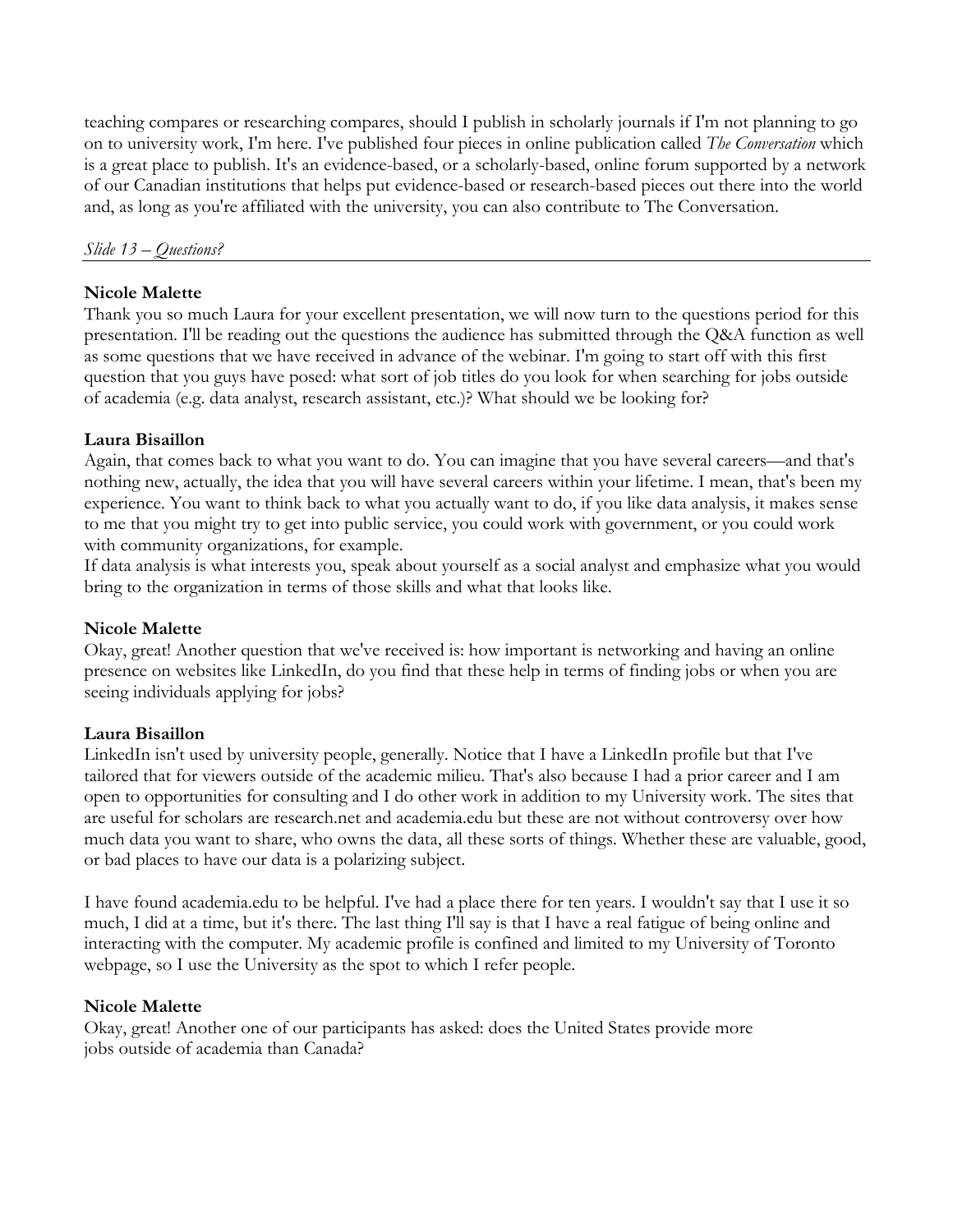### **Laura Bisaillon**

I suppose because the country is so much bigger. The question is: do you want to live in the United States? Again, imagine yourself in five, 10, 15, 20 years—where do you want to be? What do you want to be doing? Whose society do you want to grow? Whose society do you want to participate in? Whose society can you participate in if you're a racialized person, if you're a woman, etc.? Really think long and hard whether you want to go to the United States. I mean the U of T, in particular, is an institution that hired US academics. Society is very different in the US and anywhere else in the world, actually. Really think about where you want to work, what geography and what political geography you want to work in, what context you want to work in, and what the labor relations will look like wherever you end up.

## **Nicole Malette**

Okay, great! Sort of building off some of the conversation that we had previously this speaks a little bit to student qualifications, what your degree can get you, and the problems that graduate students might have around impostor syndrome. One of our participants asked: I find it difficult to identify practical skills that I've developed during my MA that employers might be looking for and I often feel like I'm not qualified for entry-level jobs. Do you have any suggestions for identifying skills or overcoming these hurdles?

# **Laura Bisaillon**

In terms of the imposter syndrome… I heard this word about ten years ago and I think very few people in academia 'don't have it.' So I would just say 'park that.' I mean men, perhaps white men in particular, have a lot less issue with this sort of idea of imposter syndrome, or English language speakers within English language majority cultural contexts also have less issues with this. Don't go into the rabbit hole of becoming overly attentive to that, it's a thing, yes but, it can't override you.

It's not always evident the skills that we do have and it's very helpful to see ourselves through the eyes of others. Let me give you the very specific example: in the last while I've taken to having an academic mentor. I haven't always had an academic mentor, in fact, it's only very recently as I'm anticipating applying for tenure that I've managed to find an academic mentor, her name is Professor Abigail Bakan, she is part of the faculty of education and social justice. I asked her to sit with me and talk about my CV. The experiencewas so illuminating because she saw

me through the performance of that document and she was able to see things that I hadn't seen. Honestly, I started from scratch because she said the way that I had presented things wasn't the way it needed to be when you're applying for tenure. What I had done, it's interesting and I think this is relevant, was combined a professional CV with an academic CV. They're two different conventions or types of writing and so you either have a professional CV which is what you would see on a LinkedIn profile or an academic CV that I would show to my boss.

I needed to have her assess my CV and say 'this is good, but this is bad within the document and needs to be reformulated.' What I can say is: get good guidance, and this comes back to the idea of modeling good practice, being open to criticism and critique, reaching out for mentors and having them help you and then helping others when you're in a position like I am. You know, pay it forward.

## **Nicole Malette**

Okay, this next question I think builds nicely off of the last one and I think we might have room for just one or two more. We've been speaking a lot about jobs that relate to academia, but are there different strategies for finding jobs outside of academia that you've noticed?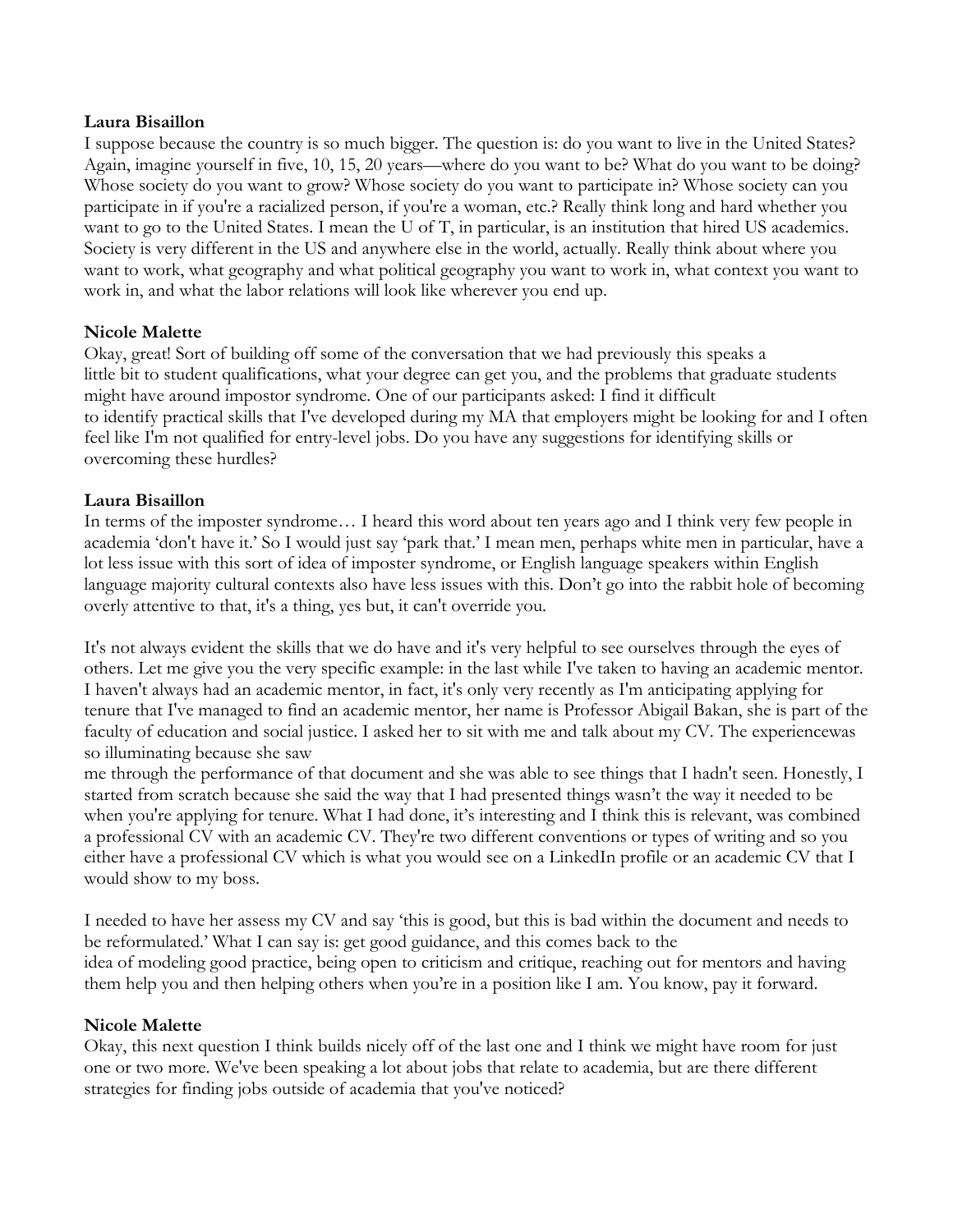### **Laura Bisaillon**

This is classic, even when I was in my 20s I was confronted with having to search. I mean the thing that's different between the society in which I was in my 20s and your society now is that there is an overabundance of information and we all can become distracted and perhaps reality can become distorted.

I think we should return to why I titled today's talk the way I did: casting the net wide. This sort of analogy is that you need to cast it wide when you're looking for work but you also cannot exhaust yourself by looking too wide and so you need to find sort of a balance. There are all sorts of databases and although I've never had success through them. There's the idea of sending your CV in cold or making cold calls.We do know that people get jobs through their networks, so this idea of trying to know people, following labor market trends, letting friends know that you're looking for work, and being resourceful in that way.

## **Nicole Malette**

Okay, it looks like we do you have time for one more quick question: how long does it take for you to find your first academic job after graduating? Maybe you can speak to this from your own experience, or from students or others that you've worked with that have graduated and gone on to find jobs inside of academia?

## **Laura Bisaillon**

It's a good question because I track of what my students from the U of T go on to do. Of the students with whom I keep in touch and remain close, one student who was not born in Canada and now has permanent residency is working in private industry in health insurance. There's a colleague who didn't do a postdoc with me and she's currently at Dalhousie where Emma is, she's doing her second postdoc and looking for work at the same time. Postdocs are intense times because you spend half of your time looking for work and then half of your time doing your scholarship. I wonder if that answers your question? You know, there's no specific answer to how long it takes because the market is what it is and timing, serendipity and being at the right place at the right time is simply what we can count on in life, more generally. How long it takes is sort of anyone's guess, all we can do and what we can control is how we prepare ourselves and how we present ourselves. I hope that answers the question.

## **Nicole Malette**

I think it gives some information to that question. I actually think that we have time for just one more and this I think can be a quick response of yes or no and why: if I take a non-academic job, am I still a sociologist?

## **Laura Bisaillon**

Yes, yes, yes you are! Of course you are. Once you've trained, once you have you skills of observation and analysis, once you understand how to cross paradigms and you're constantly questioning and observing, you will always be a sociologist. Incidentally, my degree isn't in sociology and so to use the 'lingo' as it is now, I identify as, claim to be, and am a sociologist because I do all the things associated with that identity—how I socialize professionally, where I publish, who I associate with, how I've done research, and how I work individually and collaboratively. Your disciplinary label is one thing, and then how you are in the world is another. Once a sociologist, always a sociologist.

### **Nicole Malette**

Great, I think that's what we all like to hear! For wrapping up, I'd like to thank everyone for attending and thank you, Laura, for your presentation and for addressing our questions. A recording of this webinar will be posted online at students@CSA at our webpage along with responses to any questions that we did not